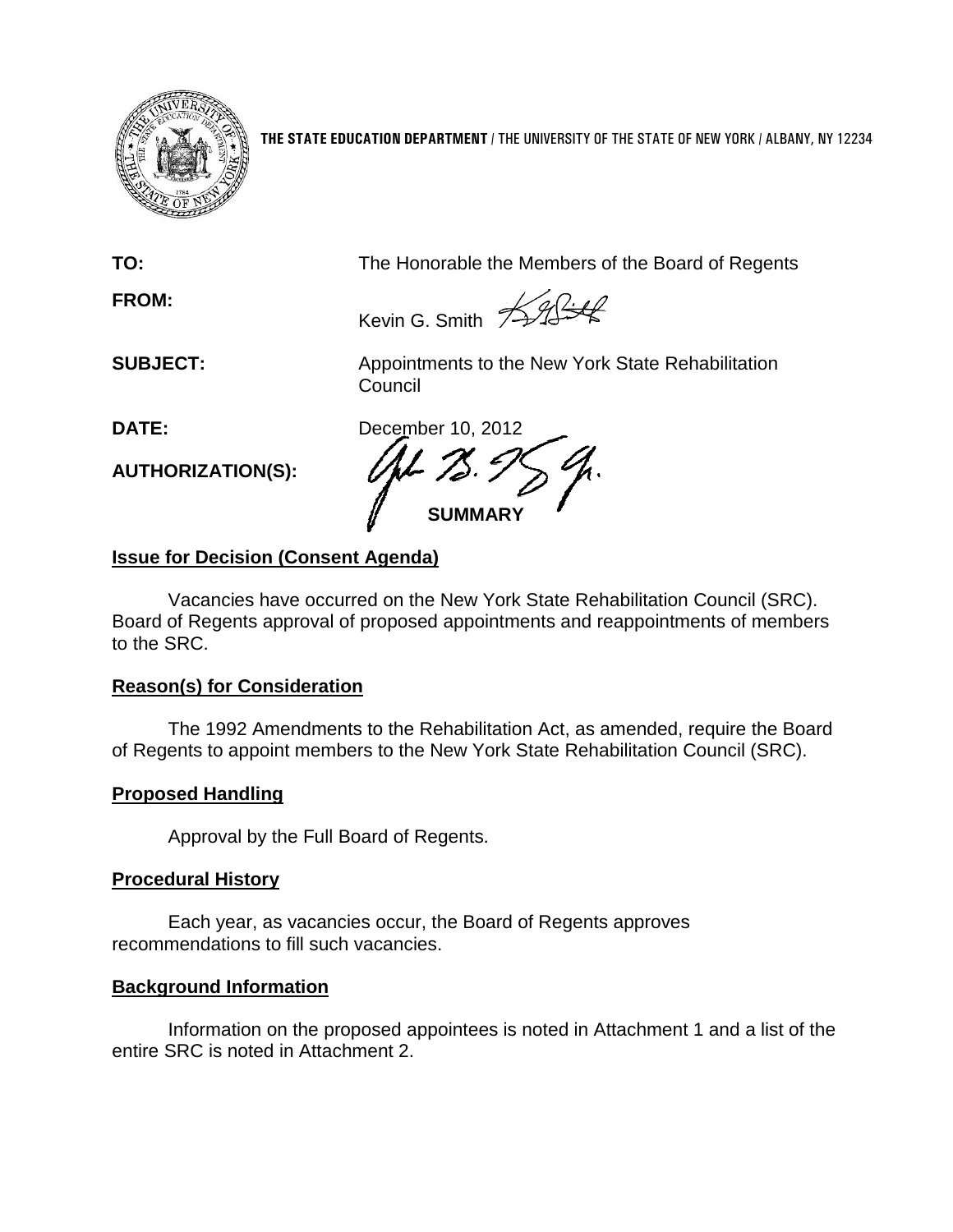## **Recommendation**

**VOTED:** that Martha Kearns Jackson, Beatrice Schmidt, C. William Schultz and Chad Underwood, be appointed for a three-year term beginning January 1, 2013 and ending December 31, 2015.

**VOTED:** that Patricia Dowse and Brett Eisenberg be reappointed for a three year term beginning January 1, 2013 and ending December 31, 2015.

# **Timetable for Implementation**

Upon approval by the Regents of the recommended candidates, appointments will go into effect January 1, 2013.

**Attachments**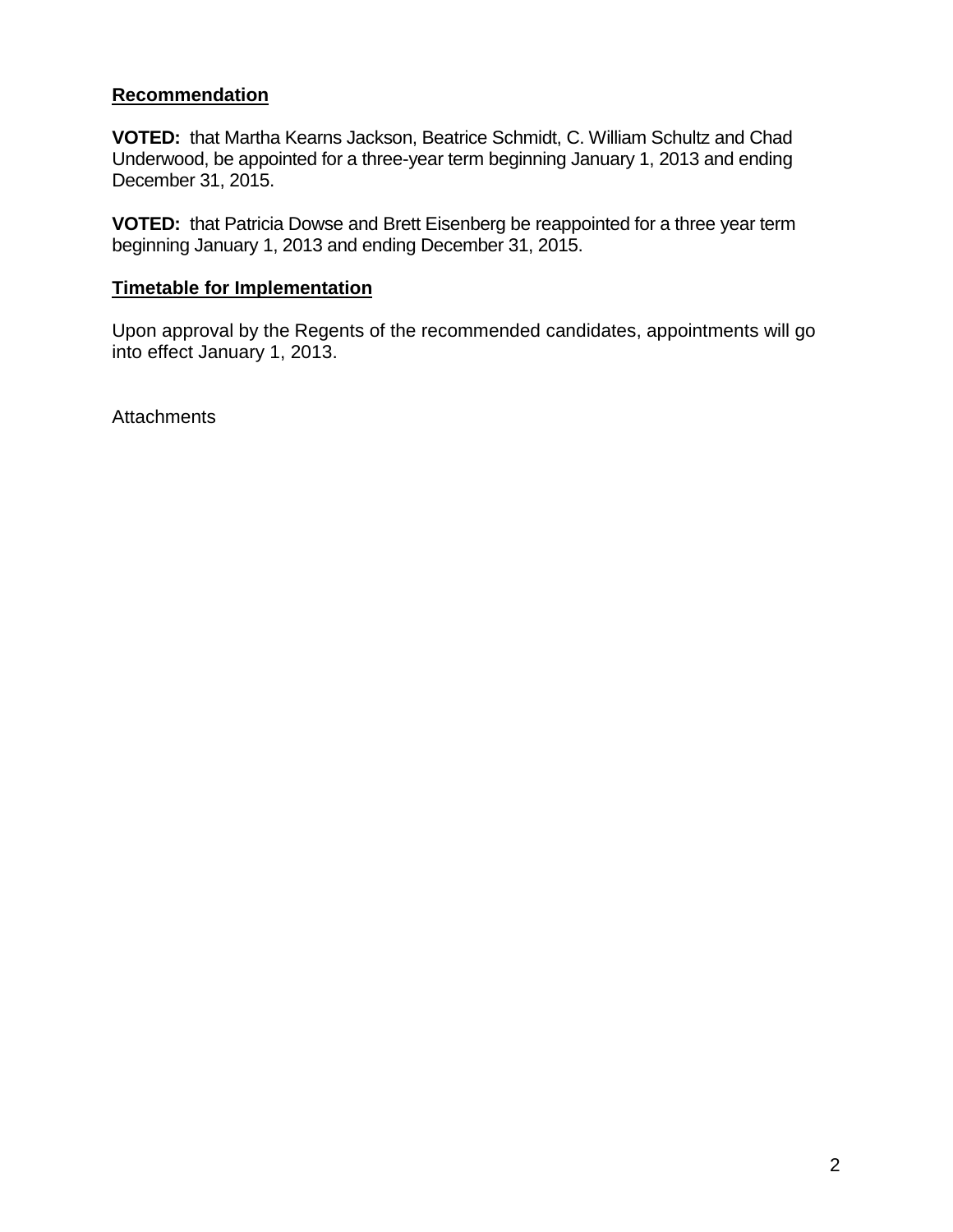## Attachment 1

## **New York State Rehabilitation Council (New Appointments for the term January 1, 2013 to December 31, 2015)**

## **Representatives of the Disability Advocates Groups:**

## **Beatrice Schmidt**

150 Argyle Road Brooklyn, NY 11218 (718) 807-5668

• New York State Developmental Disabilities Planning Council (DDPC) Council Member formulating policies and programs according to the state plan that allow children and adults with developmental disabilities to be productive members of society and educating the public about the needs of individuals with developmental disabilities

## **Representative of Community Rehabilitation Service Providers:**

## **Chad W. Underwood**

3818 Deerfield Heights Cortland, New York 13045 (917) 756-1775

- Current Chief Operating Officer, Program Manager Access to Independence of Cortland County, Inc. – Cortland, New York
- Serves on community, regional and State Boards of Directors, Advisory Boards and Committees (Treasurer of New York State Independent Living Council - NYSILC)

# **C. William Schultz**

217 Crosby Avenue Kenmore, New York 14217 (716) 874-5378

- PEOPLE, Inc., Program Director Vocational/Employment Programs
- Responsible for overall/day to day operations of the Delaware Day Skills and CAPP Programs, Supported Employment Programs, Transition (School to Work) and Job Placement and Vocational Evaluations. Responsible for local WIB and other Assessment, Job Placement and Retention Services.

### **Representative of Business, Industry and Labor:**

### **Martha Kearns Jackson**

210 West 101<sup>st</sup> Street New York, New York 10025 (718) 777-4209

> • Goodwill Of Greater New York and Northern New Jersey, Currently: Director New Initiatives and Business Partnerships NY NJ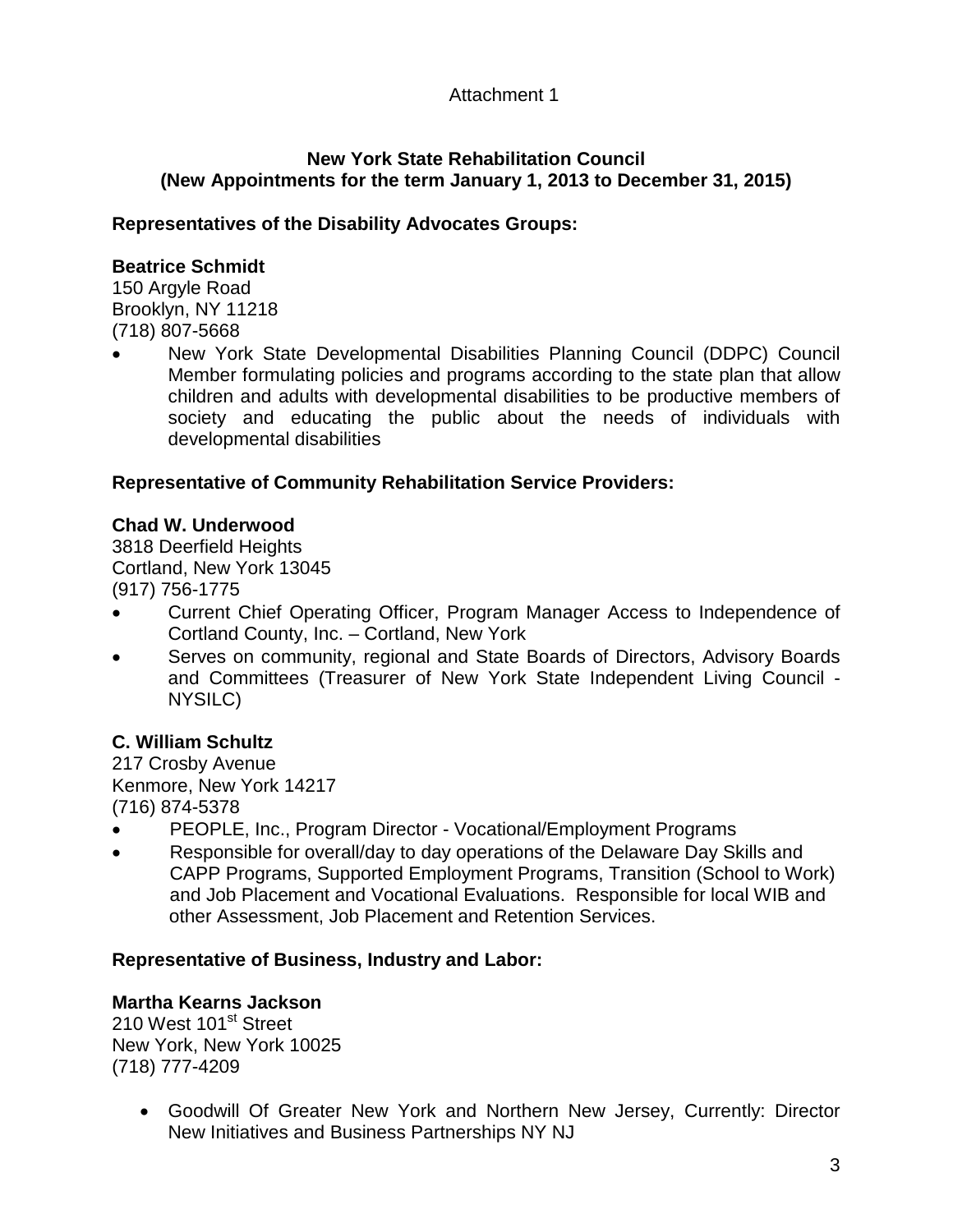• Recipient of American Recovery and Reinvestment Act for Innovate Training and Placement Program.Created onsite training and customer service call center in LIC; partnered with employers in travel and hospitality industries to hire individuals who are blind or visually impaired

## **New Interagency Ex-Officio Representatives:**

### **Anna Lobosco**

• New York State Developmental Disabilities Planning Council, 99 Washington Avenue, 12<sup>th</sup> Floor, Suite 1230, Albany, NY 12210

## **Ceylane Myers Ruff**

• New York State Office for Persons with Developmental Disabilities, 44 Holland Avenue, Albany, NY 12229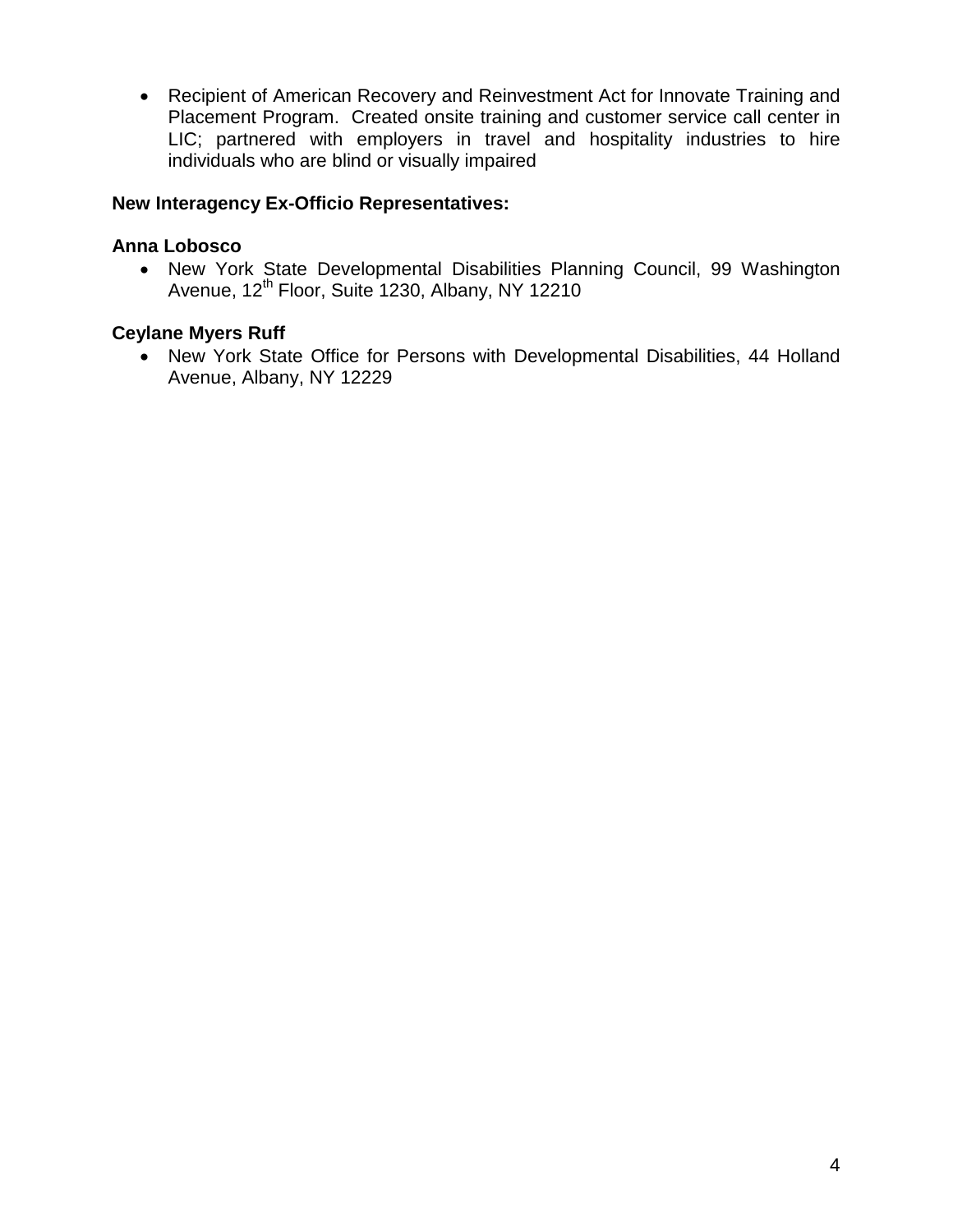### Attachment 2

## **State Rehabilitation Council (Term Expirations)**

## **Representative of the Statewide Independent Living Council (NYSILC)**

2013 Wendy Strobel, Director, Northeast ADA Center Disability and Business Technical Assistance Center (DBTAC) Cornell University, 203 ILR Extension Building, Ithaca, NY 14853

# **Representative of the Client Assistance Program (CAP)**

2015 Lisa Rosano, Coordinator, NYS Client Assistance Program, 401 State Street, Schenectady, NY 12305

#### **Representative of a Parent Training and Information Center established pursuant to the Individuals with Disability Education Act (IDEA)**

- 2013 Susan Barlow, Director of Parent Training, Parent Network of WNY, 5 Frontenac Avenue, Buffalo, NY 14216
- 2014 Lourdes Rivera-Putz, Executive Director, United We Stand Of New York, 91 Harrison Avenue, Brooklyn, NY 11206

### **Certified vocational rehabilitation counselors**

2014 Tamar Asedo-Sherman, Employment Specialist, Nassau BOCES, 24 Fransal Court, Northport, NY 11768-2901

### 2013 LaWanda H. Cook, M.S., CRC, 317-A Troy Rd., Ithaca, NY 14850 **Representatives of community rehabilitation program service providers**

- 2013 Lisa Bayer**,** Deputy Director of Community Services, LDA Life and Learning Services, 339 East Avenue, Suite 420**,** Rochester, NY 14625
- 2014 Michael Irwin, Program Director, Greater Syracuse Works, 516 Burt Street, Syracuse, NY 13202
- 2014 Fredda Rosen, Executive Director, Job Path, 22 West 38<sup>th</sup> Street, 11<sup>th</sup> Floor, New York, NY 10018
- 2013 Mira L. Bowin, One Columbia Place, Albany, NY 12207

### **Representatives of business, industry, and labor**

2014 Angella Luyk, Owner, Midnight Janitorial, Inc., 96 Doris Road, Rochester, NY 14622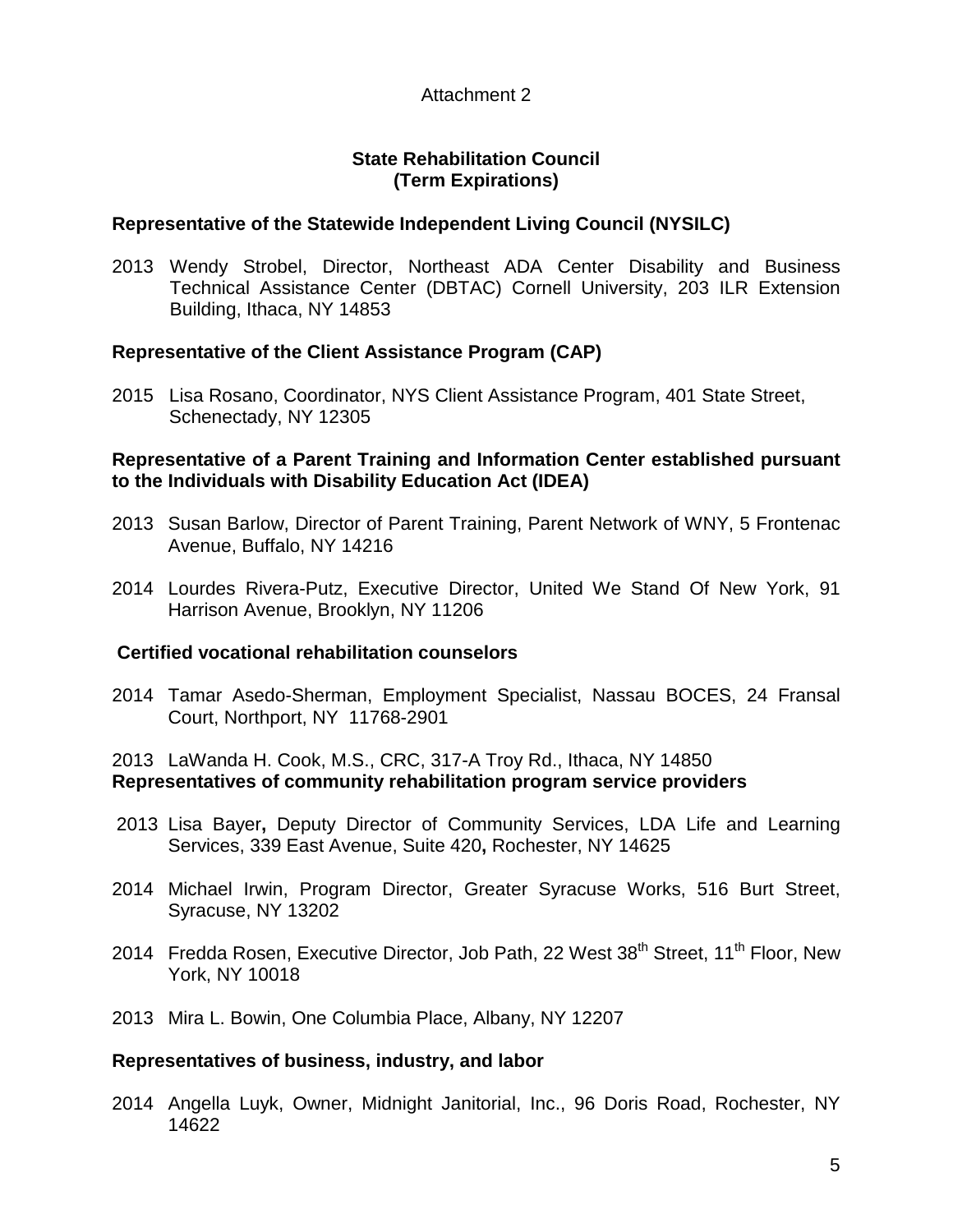- 2014 Kyle Goodridge, Vice President, Equal Employment/Affirmative Action Manager, Citigroup, 77-11 35<sup>th</sup> Avenue, 1R, Jackson Heights, NY 11372
- 2014 Craig Wolfson, Esq., Rosicki, Rosicki & Associates, 44 Manhattan Avenue, Westbury, NY 11590

#### **Representatives of disability advocacy groups**

- 2014 Gregory Bell, Executive Director, Insight for New Housing, 905 Eagle Avenue, Apt. #4M, Bronx, NY 10456
- 2014 Shameka Andrews, Co-Administrative Director of Policy, Self Advocacy Association, 500 Balltown Rd, Building 12, Schenectady, NY 12304
- 2015 Patricia Dowse, Chief Operating Officer, New York State Rehabilitation Association, 203 Shereen Court, Schenectady, NY 12304
- 2014 Roger Purdy, Director, Disability Support Services, LeMoyne College, 4158 Cherrywood Drive, Syracuse, NY 13215
- 2014 Cynthia C. Printup-Harms, OAHIIO Director 3108 Main Street Buffalo, NY14214- 1384
- 2014 Lourdes Rosa-Carrasquillo, Esq., Director of Advocacy/Community Organizer, Center for Independence of the Disabled, 17 Gates Avenue, 2<sup>nd</sup> Floor, Montclair, NJ 07042

#### **Current or former applicants for, or recipients of, vocational rehabilitation services**

2015 Brett Eisenberg, Executive Director, Bronx Independent Living Services, 2600 Netherland Avenue, Apartment 202, Bronx, NY 10463

#### **Representative of Native American Projects (Section 121)**

2014 Nicole David, Administrative Assistant, St. Regis Mohawk Tribe, P.O. Box 362, Rooseveltown, NY 13683

#### **Representative of the state educational agency responsible for the public education of students with disabilities who are eligible to receive services**

2013 Sophie McDermott, New York State Education Department, Special Education, 89 Washington Avenue, Albany, NY 12234

#### **Representative of the State Workforce Investment Board**

Vacant